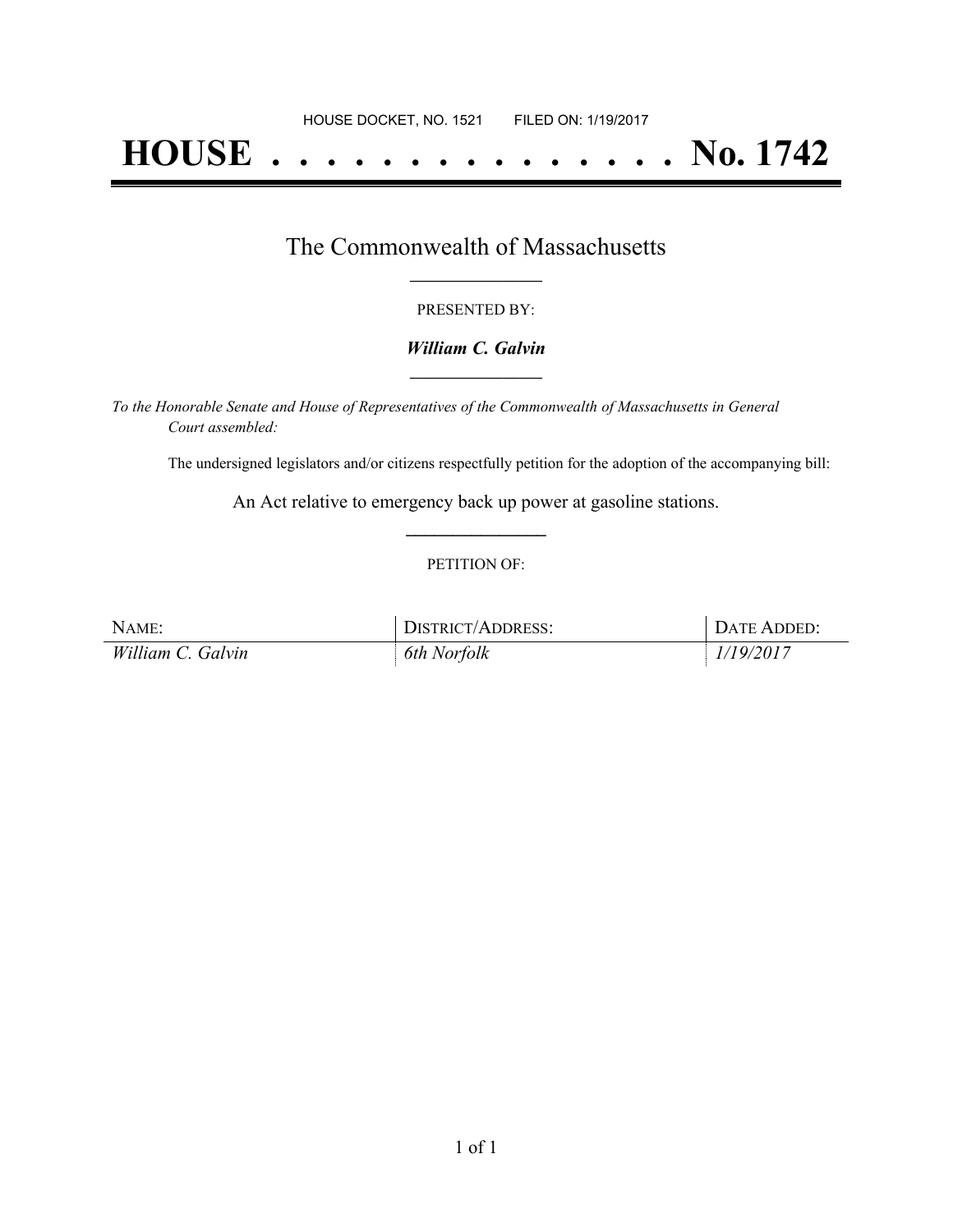## **HOUSE . . . . . . . . . . . . . . . No. 1742**

By Mr. Galvin of Canton, a petition (accompanied by bill, House, No. 1742) of William C. Galvin for legislation to provide access to fuel for private and emergency vehicles during emergencies. Telecommunications, Utilities and Energy.

### [SIMILAR MATTER FILED IN PREVIOUS SESSION SEE HOUSE, NO. *2877* OF 2015-2016.]

## The Commonwealth of Massachusetts

**In the One Hundred and Ninetieth General Court (2017-2018) \_\_\_\_\_\_\_\_\_\_\_\_\_\_\_**

**\_\_\_\_\_\_\_\_\_\_\_\_\_\_\_**

An Act relative to emergency back up power at gasoline stations.

Be it enacted by the Senate and House of Representatives in General Court assembled, and by the authority *of the same, as follows:*

| 1  | Section 1. The following words and phrases, as used in this chapter, shall have the              |
|----|--------------------------------------------------------------------------------------------------|
| 2  | following meanings, unless the context otherwise requires: "Alternative power generation         |
| 3  | device", a permanently fixed generator set and automatic transfer switch device capable of       |
| 4  | providing electrical power for the primary purpose of dispensing motor fuel, payment acceptance  |
| 5  | equipment, pump shutoff switches, and other safety equipment. "Declared state of emergency",     |
| 6  | any state of emergency within this State declared by the Governor or by the President of the     |
| 7  | United States. "Disaster", any natural, technological, or civil emergency that causes damage of  |
| 8  | sufficient severity and magnitude to result in a declared state of emergency. "Motor fuel", any  |
| 9  | combustible liquid or gaseous substance used, or suitable, for the generation of power to propel |
| 10 | motor vehicles. "Power outage", a failure in the supply of electricity causing a temporary       |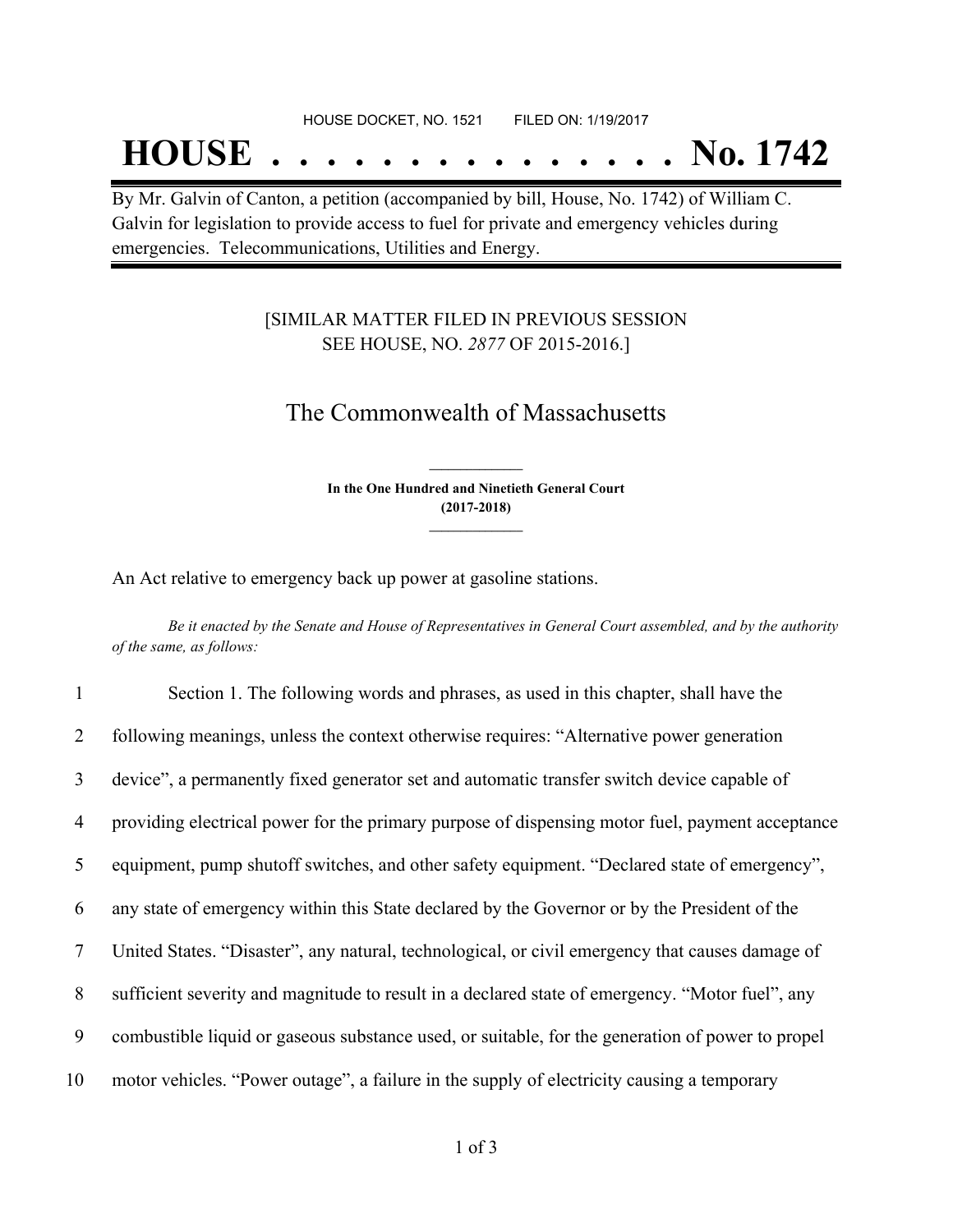cessation in the supply of power. "Retail dealer", a person that engages in the business of selling or dispensing motor fuel to consumers on a 24 hour per day for every day basis and advertise their services on any highway within the Commonwealth. "Massachusetts Emergency Management Agency", the Massachusetts Emergency Management Agency in the Public Safety and Security.

 Section 2. Every retail dealer in this State shall be equipped with and maintain in a safe and proper working condition an alternative power generation device as defined in section 1. Within 24 hours of a declared state of emergency in which a retail dealer has suffered a power outage, a retail dealer shall begin using an alternative power generation device to resume the selling or dispensing of motor fuel.

 Section 3. During regular inspections of a retail dealer, the division of standards in the 22 office of consumer affairs and business regulation, in consultation with the Massachusetts Emergency Management Agency, shall ensure that the retail dealer is equipped with and maintaining in a safe and proper working condition, an alternative power generation device as required pursuant to section 2.

 Section 4. A retail dealer that fails to comply with the provisions of this act shall be subject to a civil penalty not to exceed \$1,000 for the first offense and not more than \$2,500 for any subsequent offense. In determining the amount of the civil penalty, the department shall consider the nature, circumstances, and gravity of the violation, the degree of the respondent's culpability, and the respondent's history of prior offenses. A retail dealer shall not be in violation of subsection b. of section 2 if the failure to use an alternative power generation device during a declared state of emergency is due to physical damage to the retail dealer's facilities or the

of 3